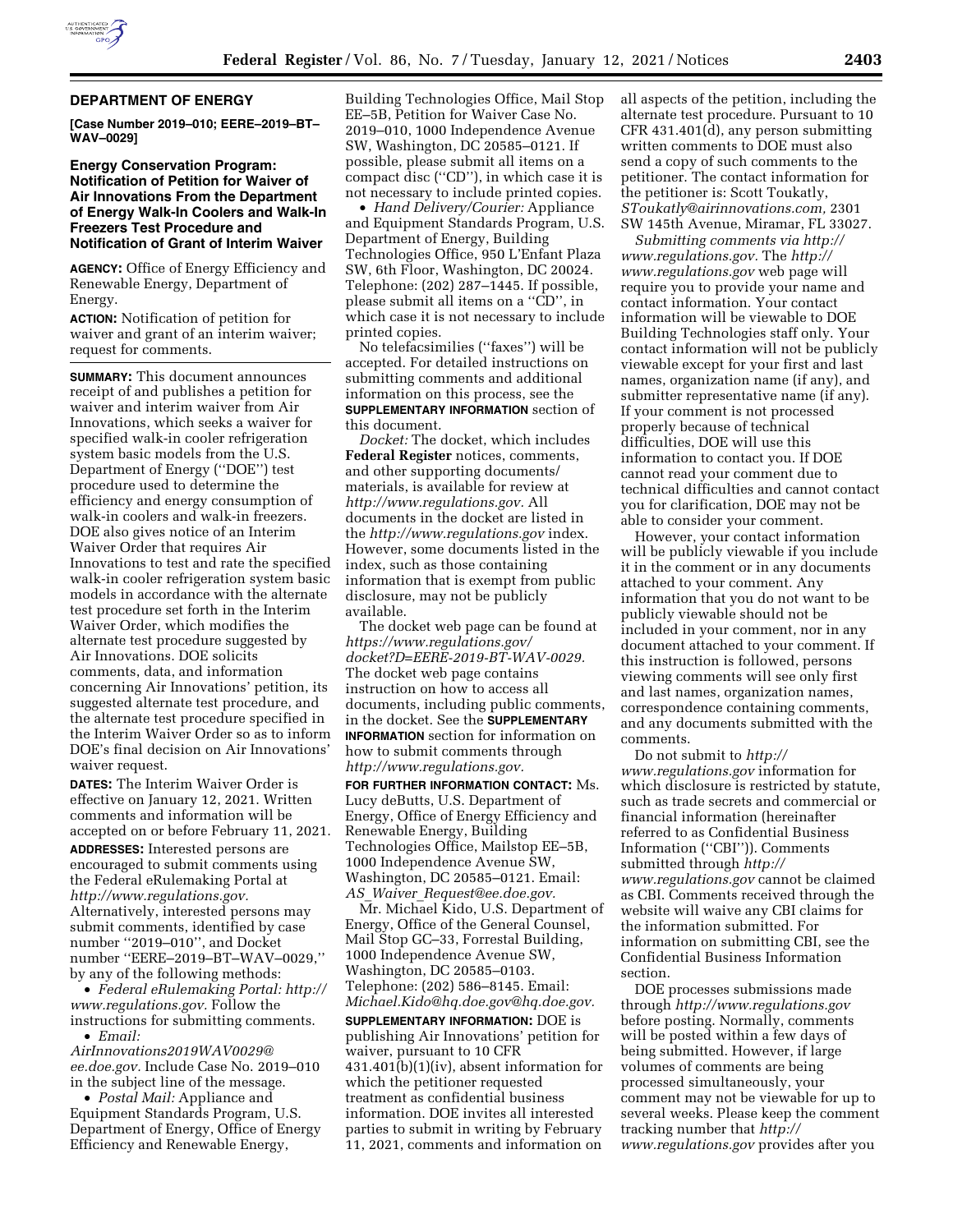have successfully uploaded your comment.

*Submitting comments via email, hand delivery/courier, or postal mail.*  Comments and documents submitted via email, hand delivery/courier, or postal mail also will be posted to *[http://](http://www.regulations.gov) [www.regulations.gov.](http://www.regulations.gov)* If you do not want your personal contact information to be publicly viewable, do not include it in your comment or any accompanying documents. Instead, provide your contact information on a cover letter. Include your first and last names, email address, telephone number, and optional mailing address. The cover letter will not be publicly viewable as long as it does not include any comments.

Include contact information each time you submit comments, data, documents, and other information to DOE. If you submit via postal mail or hand delivery/ courier, please provide all items on a CD, if feasible, in which case it is not necessary to submit printed copies. Faxes will not be accepted.

Comments, data, and other information submitted to DOE electronically should be provided in PDF (preferred), Microsoft Word or Excel, WordPerfect, or text (ASCII) file format. Provide documents that are not secured, written in English and free of any defects or viruses. Documents should not contain special characters or any form of encryption and, if possible, they should carry the electronic signature of the author.

*Campaign form letters.* Please submit campaign form letters by the originating organization in batches of between 50 to 500 form letters per PDF or as one form letter with a list of supporters' names compiled into one or more PDFs. This reduces comment processing and posting time.

*Confidential Business Information.*  According to 10 CFR 1004.11, any person submitting information that he or she believes to be confidential and exempt by law from public disclosure should submit via email, postal mail, or hand delivery/courier two well-marked copies: One copy of the document marked ''confidential'' including all the information believed to be confidential, and one copy of the document marked ''non-confidential'' with the information believed to be confidential deleted. Submit these documents via email or on a CD, if feasible. DOE will make its own determination about the confidential status of the information and treat it according to its determination.

It is DOE's policy that all comments may be included in the public docket, without change and as received, including any personal information

provided in the comments (except information deemed to be exempt from public disclosure).

#### **Signing Authority**

This document of the Department of Energy was signed on January 7, 2021, by Daniel R Simmons, Assistant Secretary for Energy Efficiency and Renewable Energy, pursuant to delegated authority from the Secretary of Energy. That document with the original signature and date is maintained by DOE. For administrative purposes only, and in compliance with requirements of the Office of the Federal Register, the undersigned DOE Federal Register Liaison Officer has been authorized to sign and submit the document in electronic format for publication, as an official document of the Department of Energy. This administrative process in no way alters the legal effect of this document upon publication in the **Federal Register**.

Signed in Washington, DC, on January 7, 2021.

### **Treena V. Garrett,**

*Federal Register Liaison Officer, U.S. Department of Energy.* 

### **Case Number 2019–010**

## **Interim Waiver Order**

## **I. Background and Authority**

The Energy Policy and Conservation Act, as amended ("EPCA"),<sup>1</sup> authorizes the U.S. Department of Energy (''DOE'') to regulate the energy efficiency of a number of consumer products and certain industrial equipment. (42 U.S.C. 6291–6317) Title III, Part  $C^2$  of EPCA, added by the National Energy Conservation Policy Act, Public Law 95–619, sec. 441 (Nov. 9, 1978), established the Energy Conservation Program for Certain Industrial Equipment, which sets forth a variety of provisions designed to improve the energy efficiency for certain types of industrial equipment. Through amendments brought about by the Energy Independence and Security Act of 2007, Public Law 110–140, sec. 312 (Dec. 19, 2007), this equipment includes walk-in coolers and walk-in freezers, the subject of this Interim Waiver Order. (42 U.S.C. 6311(1)(G))

The energy conservation program under EPCA consists essentially of four parts: (1) Testing, (2) labeling, (3) Federal energy conservation standards, and (4) certification and enforcement

procedures. Relevant provisions of EPCA include definitions (42 U.S.C. 6311), test procedures (42 U.S.C. 6314), labeling provisions (42 U.S.C. 6315), energy conservation standards (42 U.S.C. 6313), and the authority to require information and reports from manufacturers. (42 U.S.C. 6316)

The Federal testing requirements consist of test procedures that manufacturers of covered equipment must use as the basis for: (1) Certifying to DOE that their equipment complies with the applicable energy conservation standards adopted pursuant to EPCA (42 U.S.C. 6316(a); 42 U.S.C. 6295(s)), and (2) making representations about the efficiency of that equipment (42 U.S.C. 6314(d)). Similarly, DOE must use these test procedures to determine whether the equipment complies with relevant standards promulgated under EPCA. (42 U.S.C. 6316(a); 42 U.S.C. 6295(s))

Under 42 U.S.C. 6314, EPCA sets forth the criteria and procedures DOE is required to follow when prescribing or amending test procedures for covered equipment. EPCA requires that any test procedures prescribed or amended under this section must be reasonably designed to produce test results which reflect the energy efficiency, energy use or estimated annual operating cost of covered products and equipment during a representative average use cycle and requires that test procedures not be unduly burdensome to conduct. (42 U.S.C. 6314(a)(2)) The test procedure used to determine the net capacity and annual walk-in energy factor (''AWEF'') of walk-in cooler and walk-in freezer refrigeration systems is contained in the Code of Federal Regulations (''CFR'') at 10 CFR part 431, subpart R, appendix C, *Uniform Test Method for the Measurement of Net Capacity and AWEF of Walk-in Cooler and Walk-in Freezer Refrigeration Systems*  (''Appendix C'').

Under 10 CFR 431.401, any interested person may submit a petition for waiver from DOE's test procedure requirements. DOE will grant a waiver from the test procedure requirements if DOE determines either that the basic model for which the waiver was requested contains a design characteristic that prevents testing of the basic model according to the prescribed test procedures, or that the prescribed test procedures evaluate the basic model in a manner so unrepresentative of its true energy consumption characteristics as to provide materially inaccurate comparative data. *See* 10 CFR 431.401(f)(2). A petitioner must include in its petition any alternate test procedures known to the petitioner to evaluate the performance of the

<sup>1</sup>All references to EPCA in this document refer to the statute as amended through America's Water Infrastructure Act of 2018, Public Law 115–270 (Oct. 23, 2018).

<sup>2</sup>For editorial reasons, upon codification in the U.S. Code, Part C was redesignated as Part A–1.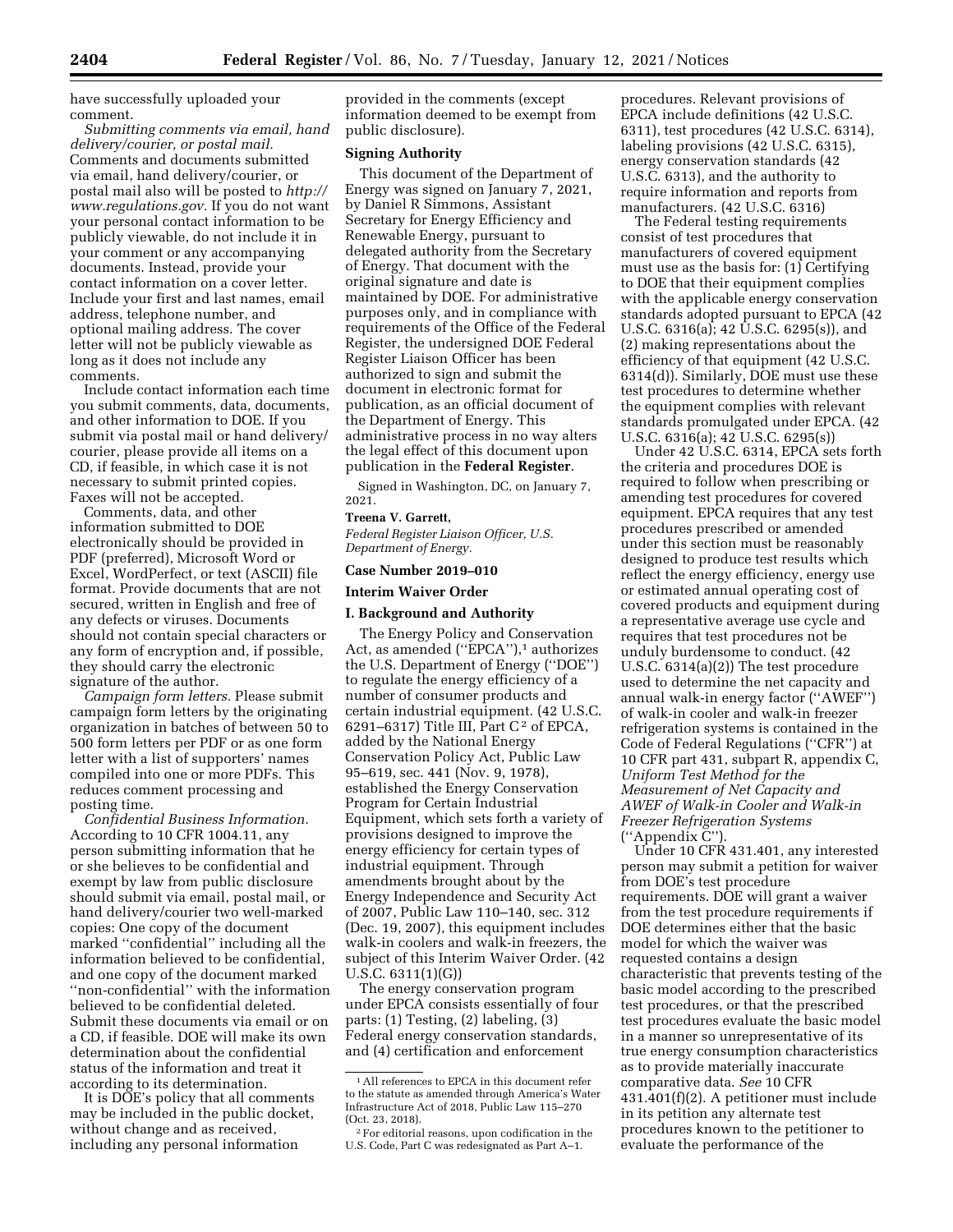equipment type in a manner representative of its energy consumption characteristics of the basic model. *See* 10 CFR 431.401(b)(1)(iii). DOE may grant the waiver subject to conditions, including adherence to alternate test procedures. *See* 10 CFR 431.401(f)(2).

As soon as practicable after the granting of any waiver, DOE will publish in the **Federal Register** a notice of proposed rulemaking to amend its regulations so as to eliminate any need for the continuation of such waiver. *See*  10 CFR 431.401(1). As soon thereafter as practicable, DOE will publish in the **Federal Register** a final rule to that effect. *Id.* 

The waiver process also provides that DOE may grant an interim waiver if it appears likely that the underlying petition for waiver will be granted and/ or if DOE determines that it would be desirable for public policy reasons to grant immediate relief pending a determination on the underlying petition for waiver. *See* 10 CFR  $431.401(e)(2)$ . Within one year of issuance of an interim waiver, DOE will either: (i) Publish in the **Federal Register** a determination on the petition for waiver; or (ii) publish in the **Federal Register** a new or amended test procedure that addresses the issues presented in the waiver. *See* 10 CFR 431.401(h)(1).

When DOE amends the test procedure to address the issues presented in a waiver, the waiver will automatically terminate on the date on which use of that test procedure is required to demonstrate compliance. *See* 10 CFR 431.401(h)(2).

# **II. Air Innovations' Petition for Waiver and Application for Interim Waiver**

On September 23, 2019, DOE received an email from Air Innovations filing a petition for an interim waiver from the test procedure for walk-in cooler and walk-in freezer refrigeration systems set forth at Appendix C (Air Innovations, No. 1 at p. 1 3). The waiver process under 10 CFR 431.401 requires that a petitioner must request a waiver for there to be consideration of a petition for an interim waiver. Air Innovations later confirmed in a May 21, 2020 email that the petition should also be considered as a petition for waiver (Air Innovations, No. 4).

The primary assertion in the petition, absent an interim waiver, is that the

prescribed test procedure would evaluate the specified basic models in a manner so unrepresentative of their true energy consumption as to provide materially inaccurate comparative data. As presented in Air Innovations' petition, the specified basic models of walk-in cooler refrigeration systems operate at a temperature range of 45– 65 °F; higher than that of a typical walkin cooler refrigeration system. Thus, the 35 °F temperature specified in the DOE test procedure for medium-temperature walk-in refrigeration systems would result in the prescribed test procedures evaluating the specified basic models in a manner so unrepresentative of their true energy consumption characteristics as to provide materially inaccurate comparative data. Air Innovations also states that the specified basic models are ''wine cellar cooling systems'' that operate at temperature and relative humidity ranges optimized for the longterm storage of wine and are usually located in air-conditioned spaces. Air Innovations contends that because of these characteristics, wine cellar walkin refrigeration systems differ in their walk-in box temperature setpoint, walkin box relative humidity, low/high load split,<sup>4</sup> and compressor efficiency from other walk-in cooler refrigeration systems.

Air Innovations states that the specified basic models are designed to provide a cold environment at a temperature range between 45–65 °F with 50–70 percent relative humidity ("RH"), and typically are kept at 55  $\mathrm{F}$ and 55 percent RH rather than the 35 °F and <50 percent RH test condition prescribed by the DOE test procedure. The website for Air Innovations' Wine Guardian brand stresses the importance of temperature control for optimum wine storage, and states that the ideal temperature range for wine storage is 55 °F to 57 °F and that the ideal average relative humidity is 60 percent.5 Further, Air Innovations states that the refrigeration systems are designed solely for the purpose of long-term wine storage to mimic the temperature and humidity of natural caves. Air

Innovations also asserts that operating a wine cellar at the 35 °F condition would adversely mechanically alter the intended performance of the system, which would include icing of the evaporator coil that could potentially damage the compressor, and would not result in an accurate representation of the performance of the cooling unit.

Additionally, the Thru-the-wall (TTW009 and TTW018) and Ducted Self-contained (D025, D050, D088, and D200) basic models of walk-in refrigeration systems identified in Air Innovations' waiver petition are singlepackage systems. Although not explicitly identified by Air Innovations, DOE recognizes that because of their single-package design, these basic models have insufficient space within the units and insufficient lengths of liquid line and evaporator outlet line for the dual mass flow meters and the dual temperature and pressure measurements required by the test procedure's refrigerant enthalpy method. AHRI 1250–2009 does not include specific provisions for testing single-package systems and testing these basic models using the refrigerant enthalpy method as required by Appendix C would require extensive additional piping to route the pipes out of the system where the components can be installed, and then back in.6 This additional piping would impact unit performance, likely be inconsistent between test labs, and result in unrepresentative test values for the unit under test. AHRI has recently published a revised version of the test standard that provides provisions for single-package systems without requiring extensive additional piping (AHRI 1250–2020, *2020 Standard for Performance Rating of Walk-in Coolers and Freezers*). As discussed below, the interim waiver alternative test procedure presented for comment in this notification adopts the new test methods included in AHRI 1250–2020 for single-package units.

DOE has received multiple requests from wine cellar manufacturers for waiver and interim waiver from Appendix C. In light of these requests,

<sup>3</sup>A notation in the form ''Air Innovations, No. 1'' identifies a written submission: (1) Made by Air Innovations; and (2) recorded in document number 1 that is filed in the docket of this petition for waiver (Docket No. EERE–2019–BT–WAV–0029) and available at *[http://www.regulations.gov.](http://www.regulations.gov)* 

<sup>4</sup>The DOE test procedure incorporates by reference Air-Conditioning, Heating, and Refrigeration Institute (''AHRI'') Test Standard 1250–2009, ''Standard for Performance Rating of Walk-in Coolers and Freezers'' (including Errata sheet dated December 2015) (''AHRI 1250–2009''). Section 6 of that standard defines walk-in box thermal loads as a function of refrigeration system net capacity for both high-load and low-load periods. The waiver petition asserts that wine cellars do not have distinct high and low load periods, and that the box load levels in the test standard are not representative for wine cellar refrigeration systems.

<sup>5</sup>*[https://wineguardian.com/proper-wine-storage](https://wineguardian.com/proper-wine-storage-temperature-and-humidity/)[temperature-and-humidity/](https://wineguardian.com/proper-wine-storage-temperature-and-humidity/)*.

<sup>6</sup> In a waiver granted to Store It Cold for certain models of single-package units, DOE acknowledged a similar issue in which the additional piping necessary to install the required testing components would affect performance of the units, rendering the results unrepresentative. See 84 FR 39286 (Aug. 9, 2019). In the case of the waiver granted to Store It Cold, the refrigerant enthalpy method yielded inaccurate data for the specified basic models compared to the basic models' true performance characteristics because of the additional piping required to attach the testing components required by the refrigerant enthalpy test. The same issues are present for the specified basic Thru-the-wall and Ducted Self-contained single-package basic models included in Air Innovations' waiver petition.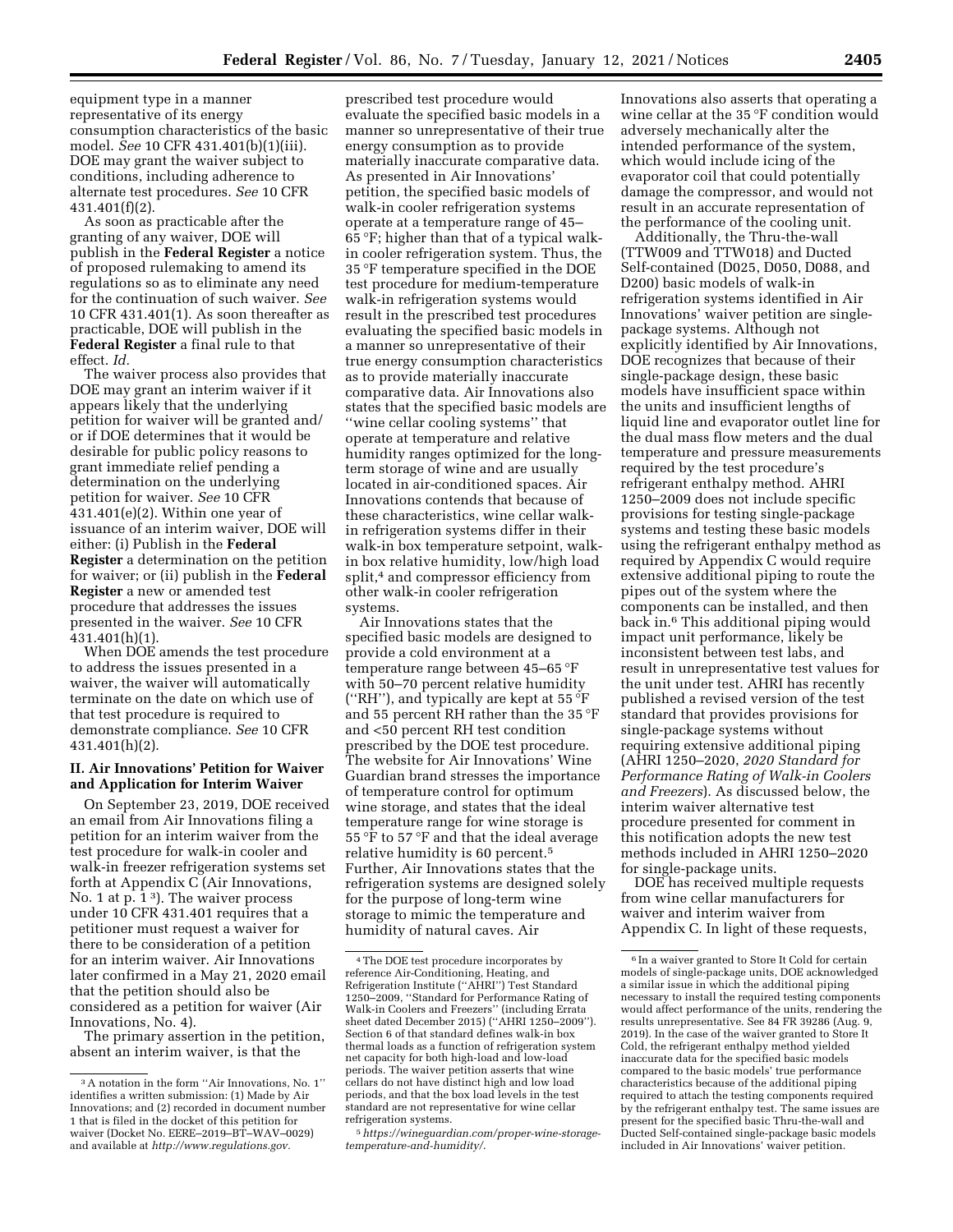DOE met with the AHRI and wine cellar walk-in refrigeration system manufacturers to develop a consistent and representative alternate test procedure that would be relevant to each waiver request. Ultimately, AHRI sent a letter to DOE on August 18, 2020, summarizing the industry's position on several issues (''AHRI August 2020 Letter'').7 This letter documents industry support for specific wine cellar walk-in refrigeration system test procedure requirements, allowing the provisions to apply only to refrigeration systems with a minimum operating temperature of 45 °F, since wine cellar system controls and unit design specifications prevent a temperature below 45 °F. A provision for testing walk-in wine cellar refrigeration systems at an external static pressure (''ESP'') 8 of 50 percent of the maximum ESP to be specified by manufacturers for each basic model (AHRI August 2020 Letter) is also included.

Accordingly, Air Innovations submitted an updated petition for waiver and interim waiver on October 19, 2020 (Air Innovations, No. 6). The updated petition states that all basic models listed in the petition for waiver and interim waiver cannot be operated at a temperature less than 45 °F and provides DOE with maximum ESP values for specified ducted selfcontained and ducted split system basic models.9

Air Innovations requests an interim waiver from the existing DOE test procedure. DOE will grant an interim waiver if it appears likely that the petition for waiver will be granted, and/ or if DOE determines that it would be desirable for public policy reasons to grant immediate relief pending a determination of the petition for waiver. See 10 CFR 431.401(e)(2).

#### **III. Requested Alternate Test Procedure**

EPCA requires that manufacturers use the applicable DOE test procedures

8External static pressure is the sum of all the pressure resisting the fans, in this case chiefly the resistance generated by the air moving through ductwork.

9Air Innovations' has stated that the maximum ESP values included in their updated petition for waiver are confidential business information. These values have been replaced by ''[ESP REDACTED]'' in the publicly available petition. Further, Air Innovations included a maximum ESP for model TTW018 in a clarifying email on December 18, 2020 (Air Innovations, No. 10). This value has also been replaced by ''[ESP REDACTED]'' in the publicly available version.

when making representations about the energy consumption and energy consumption costs of covered equipment. (42 U.S.C. 6314(d)). Consistency is important when making representations about the energy efficiency of products and equipment, including when demonstrating compliance with applicable DOE energy conservation standards. Pursuant to its regulations at 10 CFR 431.401, and after consideration of public comments on the petition, DOE may establish in a subsequent Decision and Order an alternate test procedure for the basic models addressed by the Interim Waiver Order.

Air Innovations seeks to use an approach that would test and rate specific wine cellar walk-in refrigeration system basic models. The company's suggested approach specifies using an air-return temperature of 55 °F, as opposed to the 35 °F requirement prescribed in the current DOE test procedure. Air Innovations also suggests using an air-return relative humidity of 55 percent RH, as opposed to <50 percent RH. Additionally, Air Innovations requests that a correction factor of 0.55 be applied to the final AWEF calculation to account for the different use and load patterns of the specified basic models as compared to walk-in cooler refrigeration systems generally. Air Innovations cited the use of such a correction factor for coolers 10 and combination cooler refrigeration products under DOE's test procedure for miscellaneous refrigeration products at 10 CFR part 430, subpart B, appendix A.

## **IV. Interim Waiver Order**

DOE has reviewed Air Innovations' application, its suggested testing approach, representations of the specified basic models on the website for the Wine Guardian brand, related product catalogs, and information provided by Air Innovations and other wine cellar walk-in refrigeration system manufacturers in meetings with DOE. Based on this review, DOE is granting an interim waiver that requires testing with a modified version of the testing approach suggested by Air Innovations.

The modified testing approach would apply to the models specified in Air Innovations' waiver petition that include two categories of WICF refrigeration systems, *i.e.,* single package and split (matched) systems.

The Through-the-wall and Ducted Selfcontained Systems are single-package systems. The basic models that are Through-the-wall systems (basic model numbers TTW009 and TTW018) are designed for installation through the wall of a wine cellar, while the basic models that are Ducted Self-contained systems (basic model numbers D025, D050, D088, D200) are designed to be installed remotely from the wine cellar and provide cooling by circulating air through ducts from the wine cellar to the unit and back. The basic models that are Ducted Split Systems (basic model numbers DS025, DS050, DS088, and DS200) and Ductless Split Systems (basic model numbers SS018 CS025, and CS050) are split (matched) systems, in which refrigerant circulates between the ''fan coil'' (unit cooler) portion of the unit and the ''condensing unit''. The refrigerant cools the wine cellar air in the fan coil, while the condensing unit rejects heat from the refrigeration system in a remote location, often outside. The fan coil of the Ducted Split System circulates air through ducts from the wine cellar to the fan coil and back to provide cooling, while the fan coil of the Ductless Split System is installed either partially or entirely in the wine cellar, allowing direct cooling. The capacity range of the specified basic models is from 1,130 Btu/h to 15,000 Btu/h for the specified operating conditions for each of the models.11

DOE considers the operating temperature range of the specified basic models to be integral to its analysis of whether such models require a test procedure waiver. Grant of the interim waiver and its alternative test procedure to the specified basic models listed in the petition is based upon the representation by Air Innovations that the operating range for the basic models listed in the interim waiver does not extend below 45 °F.

The alternate test procedure specified in the Interim Waiver Order requires testing the specified basic models according to Appendix C with the following changes. The required alternate test procedure specifies an air entering dry-bulb temperature of 55 °F and a relative humidity of 55 percent. The alternate test procedure also specifies that the capacity measurement for the specified basic models that are

<sup>7</sup> DOE's meetings with Air Innovations and other wine cellar refrigeration systems were conducted consistent with the Department's *ex parte* meeting guidance (74 FR 52795; October 14, 2009). The AHRI August 2020 letter memorializes this communication and is provided in Docket No. EERE- 2019–BT–WAV–0029–0005.

<sup>10</sup>A *cooler* is a cabinet, used with one or more doors, that has a source of refrigeration capable of operating on single-phase, alternating current and is capable of maintaining compartment temperatures either: (1) No lower than  $39^{\circ}$ F (3.9 °C); or (2) In a range that extends no lower than 37 °F (2.8 °C) but at least as high as 60 °F (15.6 °C). 10 CFR 430.2.

<sup>&</sup>lt;sup>11</sup>The specified operating conditions vary among the models but are generally 57 °F and 55% relative humidity cold-side air entering conditions and either 75 °F or 80 °F warm-side air entering temperature. An example series of specified models with capacity information based upon these conditions can be found at *[https://](https://wineguardian.com/wp-content/uploads/2020/01/Split-System-Datasheet-2020-01-16.pdf) [wineguardian.com/wp-content/uploads/2020/01/](https://wineguardian.com/wp-content/uploads/2020/01/Split-System-Datasheet-2020-01-16.pdf)  [Split-System-Datasheet-2020-01-16.pdf.](https://wineguardian.com/wp-content/uploads/2020/01/Split-System-Datasheet-2020-01-16.pdf)*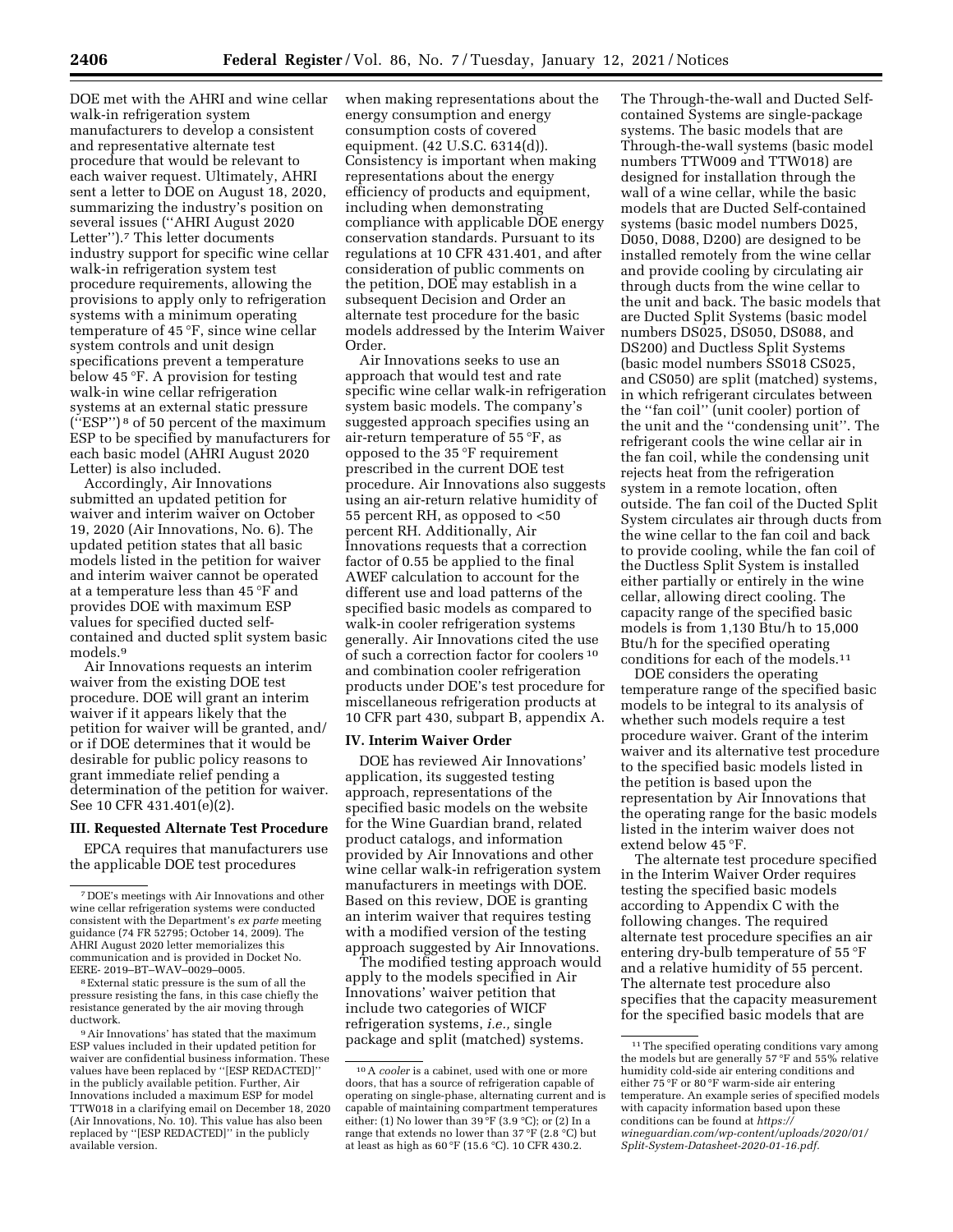single-package systems (*i.e.,* the Thruthe-wall and Ducted Self-contained systems) be conducted using a primary and a secondary capacity measurement method as specified in AHRI 1250– 2020, using two of the following: The indoor air enthalpy method; the outdoor air enthalpy method; the compressor calibration method; the indoor room calorimeter method; the outdoor room calorimeter method; or the balanced ambient room calorimeter method.

The required alternate test procedure also includes the following additional modifications to Air Innovations' suggested approach: For systems that can be installed with (1) ducted evaporator air, (2) with or without ducted evaporator air, (3) ducted condenser air, or (4) with or without ducted condenser air, testing would be conducted at 50 percent of the maximum ESP, consistent with the AHRI August 2020 Letter recommendations, subject to a tolerance of  $-0.00/+0.05$  in. wc.<sup>12</sup> DOE understands that maximum ESP is generally not published in available literature such as installation instructions, but manufacturers do generally specify the size and maximum length of ductwork that is acceptable for any given unit in such literature. The duct specifications determine what ESP would be imposed on the unit in field operation.13 The provision of allowable duct dimensions is more convenient for installers than maximum ESP, since it relieves the installer from having to perform duct pressure drop calculations to determine ESP. DOE independently calculated the maximum pressure drop over a range of common duct roughness values 14 using duct lengths and diameters published in Air Innovations' installation manuals.15 DOE's calculations show reasonable agreement with the maximum ESP values provided

14Calculations were conducted over an absolute roughness range of 1.0–4.6 mm for flexible duct as defined in pages 1–2 of an OSTI Journal Article on pressure loss in flexible HVAC ducts at *[https://](https://www.osti.gov/servlets/purl/836654) [www.osti.gov/servlets/purl/836654](https://www.osti.gov/servlets/purl/836654)* (Docket No. EERE–2019–BT–WAV–0029) and available at *[http://www.regulations.gov.](http://www.regulations.gov)* 

15 Duct lengths and diameters can be found in Air Innovations' installation manuals at *[http://](http://www.regulations.gov) [www.regulations.gov](http://www.regulations.gov)* Docket No. EERE–2019–BT– WAV–0029–0008 and Docket No. EERE–2019–BT– WAV–0029–0009.

by Air Innovations for the specified basic models. Given that the number and degree of duct bends and duct type will vary by installation, DOE found the maximum ESP values provided by Air Innovations to be sufficiently representative.

Selection of a representative ESP equal to half the maximum ESP is based on the expectation that most installations will require less than the maximum allowable duct length. In the absence of field data, DOE expects that a range of duct lengths from the minimal length to the maximum allowable length would be used; thus, DOE believes that half of the maximum ESP would be representative of most installations. For basic models with condenser or evaporator systems that are not designed for the ducting of air, this design characteristic must be clearly stated.

Additionally, if there are multiple condenser or fan-coil (unit cooler) fan speed settings, the speed setting used would be as instructed in the unit's installation instructions. However, if the installation instructions do not specify a fan speed setting for ducted installation, systems that can be installed with ducts would be tested with the highest available fan speed. The ESP would be set for testing either by symmetrically restricting the outlet duct 16 or, if using the indoor air enthalpy method, by adjusting the airflow measurement apparatus blower.

The alternate test procedure also describes the requirements for measurement of ESP consistent with provisions provided in AHRI 1250–2020 when using the indoor air enthalpy method with unit coolers.

Additionally, the alternate test procedure indicates that specified basic models that are split systems must be tested as matched pairs. According to Air Innovations' petition, the walk-in refrigeration system basic models that are split-systems are sold as full systems (*i.e.,* matched pairs) rather than as individual unit cooler and condensing unit components. This Interim Waiver Order provides no direction regarding refrigerant line connection operating conditions, and as such is inapplicable to testing the basic models as individual components. Consequently, the Interim Waiver Order addresses only matchedpair testing of the specified basic models that are split-systems.

DOE notes that, despite the request from Air Innovations, it is not including a 0.55 correction factor in the alternate

test procedure required by the Interim Waiver Order. The company had observed that the test procedure in appendix A to subpart B of 10 CFR part  $430$  ("Appendix A"), includes such a factor to account for the difference in use and loading patterns of coolers (*e.g.,*  self-contained wine chiller cabinets) as compared to other residential refrigeration products and sought to include a factor as part of its petition. Coolers, like other residential refrigeration products, are tested in a 90 °F room without door openings (section 2.1.1 of Appendix A). The intent of the energy test procedure for residential refrigeration products is to simulate operation in typical room conditions (72 $\degree$ F) with door openings by testing at 90 °F ambient temperature without door openings. 10 CFR 430.23(ff)(7). In section 5.2.1.1 of Appendix A, a correction factor of 0.55 is applied to the measured energy consumption of coolers so that measuring energy consumption at 90 °F ambient temperature without door openings provides test results that are representative of consumer usage at 72 °F ambient temperature with door openings. Specifically, the 0.55 correction factor reflects that (1) closeddoor operation of self-contained coolers in typical 72 °F room conditions results in an average energy consumption 0.46 times the value measured at the 90 °F ambient temperature specified by the test procedure; and (2) expected door openings of a self-contained wine chiller would add an additional 20% thermal load. Multiplying 0.46 by 1.2 results in the overall correction factor of 0.55. See 81 FR 46768, 46782 (July 18, 2016) (final rule for miscellaneous refrigeration products).

In contrast, these same closed-door conditions on which the miscellaneous refrigeration correction factor is based are not present in the test procedure for walk-in cooler refrigeration systems. The WICF test procedure does not provide for closed-door testing at elevated ambient temperatures as the test procedure for residential refrigeration products does because walk-ins are tested and rated by component, with a walk-in refrigeration system tested and rated separately from a walk-in enclosure (panels and doors). See 76 FR 21580. Walk-in refrigeration load is set by using a representative ratio of box load to capacity (see discussion below). As a result, applying the 0.55 correction factor as suggested by Air Innovations is not appropriate for the specified basic models.

Further, Air Innovations asserted that the suggested 0.55 correction factor was to address the differences in run time

<sup>12</sup> Inches of water column (''in. wc'') is a unit of pressure conventionally used for measurement of pressure differentials.

<sup>13</sup>The duct material, length, diameter, shape, and configuration are used to calculate the ESP generated in the duct, along with the temperature and flow rate of the air passing through the duct. The conditions during normal operation that result in a maximum ESP are used to calculate the reported maximum ESP values, which are dependent on individual unit design and represent manufacturer-recommended installation and use.

<sup>&</sup>lt;sup>16</sup>This approach is used for testing of furnace fans, as described in Section 8.6.1.1 of 10 CFR part 430, appendix AA to subpart B.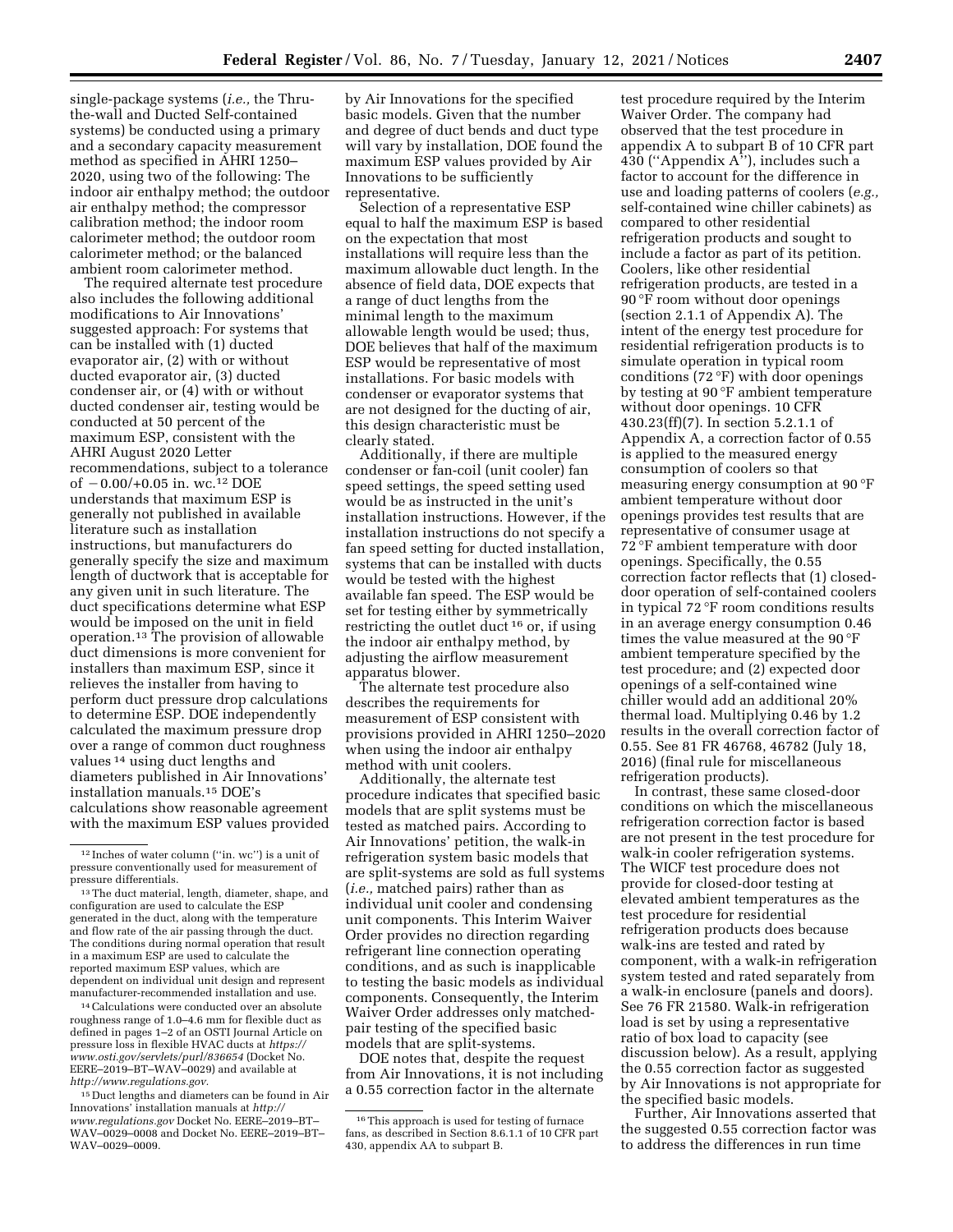and compressor inefficiency of the specified basic models as compared to walk-in cooler refrigeration systems more generally. It suggested that the run time for wine cellar walk-in refrigeration systems ranges from 50 to 75 percent. AHRI 1250–2009 accounts for percent run time in the AWEF calculation by setting walk-in box load equal to specific fractions of refrigeration system net capacity—the fractions are defined based on whether the refrigeration system is for cooler or freezer applications, and whether it is designed for indoor or outdoor installation (see sections 6.2 (applicable to coolers) and 6.3 (applicable to freezers) of AHRI 1250–2009). The alternate test procedure provided by this interim waiver requires calculating AWEF based on setting the walk-in box load equal to half of the refrigeration system net capacity, without variation according to high and low load periods and without variation with outdoor air

temperature for outdoor refrigeration systems. Setting the walk-in box load equal to half the refrigeration system net capacity results in a refrigeration system run time fraction slightly above 50 percent, which is in the range suggested by Air Innovations as being representative for the specified basic models. As previously discussed, walkin energy consumption is determined by component, with separate test procedures for walk-in refrigeration systems, doors, and panels. Section 6 of AHRI 1250–2009 provides equations for determining refrigeration box load as a function of refrigeration system capacity. Using these equations with an assumed load factor of 50 percent maintains consistency with Appendix C while providing an appropriate load fraction for wine cellar refrigeration systems. Accordingly, DOE has declined to adopt a correction factor for the equipment at issue.

Based on DOE's review of Air Innovations' petition, the required alternate test procedure laid out in the Interim Waiver Order appears to allow for the accurate measurement of energy efficiency of the specified basic models, while alleviating the testing issues associated with Air Innovations' implementation of wine cellar walk-in refrigeration system testing for these basic models. Consequently, DOE has determined that Air Innovations' petition for waiver will likely be granted. Furthermore, DOE has determined that it is desirable for public policy reasons to grant Air Innovations immediate relief pending a determination of the petition for waiver.

For the reasons stated, it is *Ordered*  that:

(1) Air Innovations must test and rate the following Air Innovations-branded wine cellar walk-in refrigeration system basic models 17 with the alternate test procedure set forth in paragraph (2).

| Through-the-wall | Ducted                        | Ducted                                                       | <b>Ductless</b>                |
|------------------|-------------------------------|--------------------------------------------------------------|--------------------------------|
|                  | self-contained                | split system                                                 | split system                   |
| TTW018           | D025<br>D050<br>D088<br>D0200 | <b>DS025</b><br><b>DS050</b><br><b>DS088</b><br><b>DS200</b> | <b>SS018</b><br>CS025<br>CS050 |

(2) The alternate test procedure for the Air Innovations basic models identified in paragraph (1) of this Interim Waiver Order is the test procedure for Walk-in Cooler Refrigeration Systems prescribed by DOE at 10 CFR part 431, subpart R, appendix C (''Appendix C to Subpart R''), except as detailed below. All other requirements of Appendix C to Subpart R, and DOE's regulations remain applicable.

In Appendix C to Subpart R, revise section 3.1.1 (which specifies

modifications to AHRI 1250–2009 (incorporated by reference; see § 431.303)) to read:

3.1.1. In Table 1, Instrumentation Accuracy, refrigerant temperature measurements shall have an accuracy of ±0.5 °F for unit cooler in/out. Measurements used to determine temperature or water vapor content of the air (*i.e.,* wet bulb or dew point) shall be accurate to within  $\pm 0.25$  °F; all other temperature measurements shall be accurate to within ±1.0 °F.

In Appendix C to Subpart R, revise section 3.1.4 (which specifies modifications to AHRI 1250–2009) and add modifications of AHRI 1250–2009 Tables 3 and 4 to read:

3.1.4. In Tables 3 and 4 of AHRI 1250–2009, Section 5, the Condenser Air Entering Wet-Bulb Temperature requirement applies only to singlepackaged dedicated systems. Tables 3 and 4 shall be modified to read:

TABLE 3—FIXED CAPACITY MATCHED REFRIGERATOR SYSTEM AND SINGLE-PACKAGED DEDICATED SYSTEM, CONDENSING UNIT LOCATED INDOOR

| Test description                               | Unit cooler<br>air entering<br>dry-bulb,<br>◦⊏ | Unit cooler<br>air entering<br>relative<br>humidity,<br>$\frac{9}{6}$ 1 | Condenser<br>air entering<br>dry-bulb,<br>$\circ$ | Maximum<br>condenser<br>air entering<br>wet-bulb,<br>∘⊏ | Compressor<br>status | Test objective                                                                                                                                     |
|------------------------------------------------|------------------------------------------------|-------------------------------------------------------------------------|---------------------------------------------------|---------------------------------------------------------|----------------------|----------------------------------------------------------------------------------------------------------------------------------------------------|
| Evaporator Fan Power<br>Refrigeration Capacity | 55<br>55                                       | 55<br>55                                                                | 90                                                | 365                                                     | Compressor<br>On.    | Measure fan input wattage. <sup>2</sup><br>Determine Net Refrigeration<br>Capacity of Unit Cooler,<br>input power, and EER at<br>Rating Condition. |

<sup>1</sup>The test condition tolerance (maximum permissible variation of the average value of the measurement from the specified test condition) for relative humidity is 3%.

<sup>2</sup> Measure fan input wattage either by measuring total system power when the compressor and condenser are turned off or by separately submetering the evaporator fan.

submission on December 18, 2020 stating that Air Innovations has decided to discontinue offering model TTW009 (Air Innovations, No. 10).

<sup>17</sup>Basic model TTW009 was initially included in Air Innovation's petition, prior to an email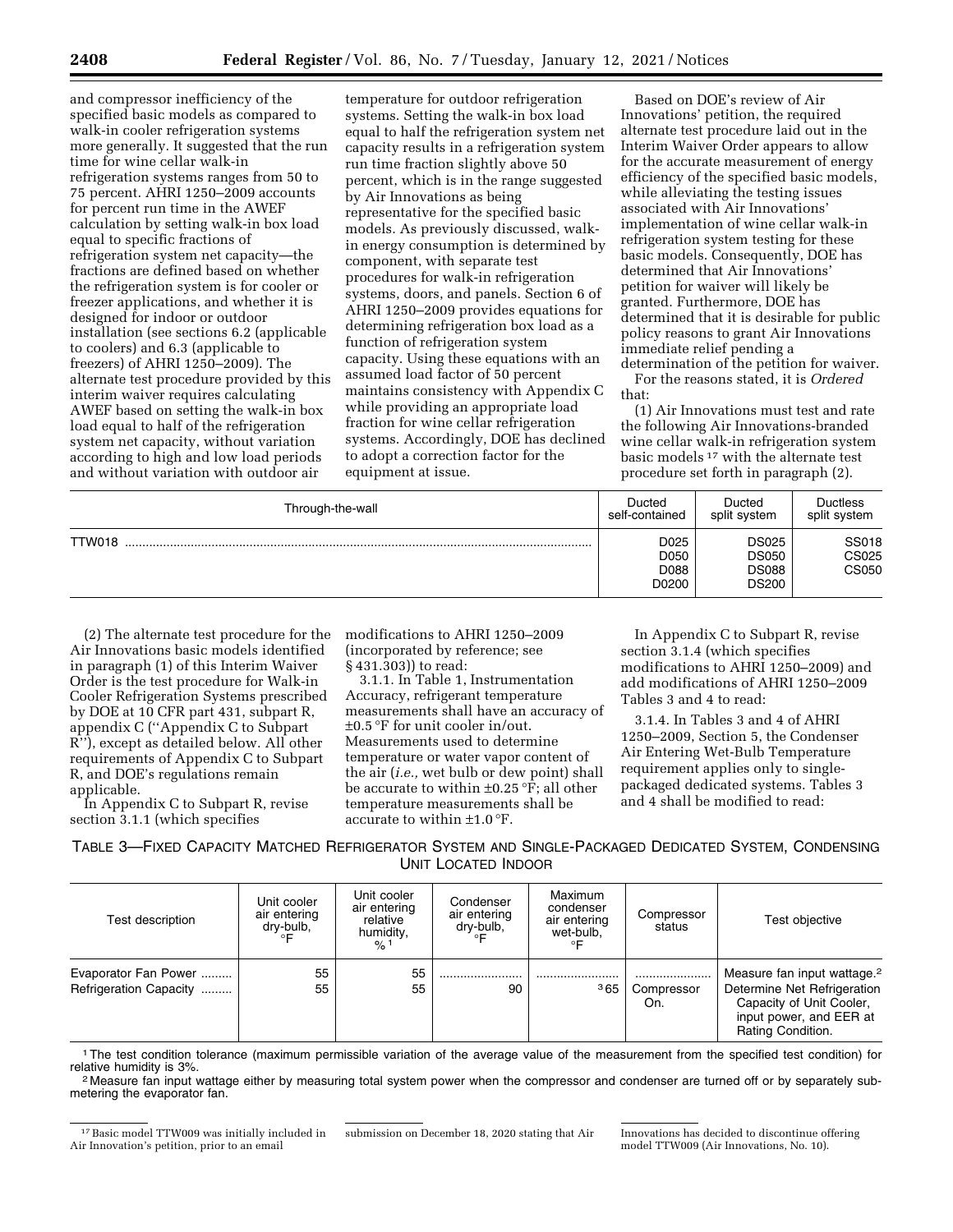3 Maximum allowable value for Single-Packaged Systems that do not use evaporative Dedicated Condensing Units, where all or part of the equipment is located in the outdoor room.

| TABLE 4-FIXED CAPACITY MATCHED REFRIGERATOR SYSTEM AND SINGLE-PACKAGED DEDICATED SYSTEM, CONDENSING |  |
|-----------------------------------------------------------------------------------------------------|--|
| <b>UNIT LOCATED OUTDOOR</b>                                                                         |  |

| Test description                                 | Unit cooler<br>air entering<br>dry-bulb,<br>°F | Unit cooler<br>air entering<br>relative<br>humidity,<br>$\frac{9}{6}$ 1 | Condenser<br>air entering<br>dry-bulb,<br>∘F | Maximum<br>condenser air<br>entering wet-<br>bulb,<br>°F | Compressor<br>status | Test objective                                                                                                                                     |
|--------------------------------------------------|------------------------------------------------|-------------------------------------------------------------------------|----------------------------------------------|----------------------------------------------------------|----------------------|----------------------------------------------------------------------------------------------------------------------------------------------------|
| Evaporator Fan Power<br>Refrigeration Capacity A | 55<br>55                                       | 55<br>55                                                                | 95                                           | 368                                                      | Compressor<br>On.    | Measure fan input wattage. <sup>2</sup><br>Determine Net Refrigeration<br>Capacity of Unit Cooler,<br>input power, and EER at<br>Rating Condition. |
| Refrigeration Capacity B                         | 55                                             | 55                                                                      | 59                                           | 346                                                      | Compressor<br>On.    | Determine Net Refrigeration<br>Capacity of Unit Cooler<br>and system input power<br>at moderate condition.                                         |
| Refrigeration Capacity C                         | 55                                             | 55                                                                      | 35                                           | 329                                                      | Compressor<br>On.    | Determine Net Refrigeration<br>Capacity of Unit Cooler<br>and system input power<br>at cold condition.                                             |

<sup>1</sup>The test condition tolerance (maximum permissible variation of the average value of the measurement from the specified test condition) for relative humidity is 3%.

<sup>2</sup> Measure fan input wattage either by measuring total system power when the compressor and condenser are turned off or by separately sub-

metering the evaporator fan.<br>3 Maximum allowable value for Single-Packaged Dedicated Systems that do not use evaporative Dedicated Condensing Units, where all or part of the equipment is located in the outdoor room.

In Appendix C to Subpart R, following section 3.2.5 (instructions regarding modifications to AHRI 1250– 2009), add sections 3.2.6 and 3.2.7 to read:

3.2.6. The purpose in section C1 of appendix C is modified by extending it to include Single-Packaged Dedicated Systems.

3.2.7. For general test conditions and data recording (appendix C, section C7), the test acceptance criteria in Table 2 and the data to be recorded in Table C2 apply to the Dual Instrumentation and Calibrated Box methods of test.

In Appendix C to Subpart R, revise section 3.3 to read:

3.3. *Matched systems, singlepackaged dedicated systems, and unit coolers tested alone:* Test any split system wine cellar walk-in refrigeration system as a matched pair. Any condensing unit or unit cooler component must be matched with a corresponding counterpart for testing. Use the test method in AHRI 1250–2009 (incorporated by reference; see § 431.303), appendix C as the method of test for matched refrigeration systems, single-packaged dedicated systems, or unit coolers tested alone, with the following modifications:

\* \* \* \* \* In Appendix C to Subpart R, revise sections 3.3.3 through 3.3.3.2 to read: 3.3.3. *Evaporator fan power.* 

3.3.3.1. The unit cooler fan power consumption shall be measured in accordance with the requirements in

Section C3.5 of AHRI 1250–2009. This measurement shall be made with the fan operating at full speed, either measuring unit cooler or total system power input upon the completion of the steady state test when the compressors and condenser fan of the walk-in system is turned off, or by submetered measurement of the evaporator fan power during the steady state test.

Section C3.5 of AHRI 1250–2009 is revised to read:

*Unit Cooler Fan Power Measurement.*  The following shall be measured and recorded during a fan power test.

*EFcomp,on* Total electrical power input to fan motor(s) of Unit Cooler, W

FS Fan speed (s), rpm<br>N Number of motors

Number of motors

 $P<sub>b</sub>$  Barometric pressure, in. Hg  $T_{db}$  Dry-bulb temperature of air at inlet, °F

 $T_{wb}$  Wet-bulb temperature of air at inlet, °F<br>V Voltage

V Voltage of each phase, V

For a given motor winding configuration, the total power input shall be measured at the highest nameplated voltage. For three-phase power, voltage imbalance shall be no more than 2%.

3.3.3.2. Evaporator fan power for the off cycle is equal to the on-cycle evaporator fan power with a run time of ten percent of the off-cycle time.

 $EF_{comp, of f} = 0.1 \times EF_{comp, on}$ In Appendix C to Subpart R,

following section 3.3.7.2, add new sections 3.3.8, 3.3.9, and 3.3.10 to read:

3.3.8. Measure power and capacity of single-packaged dedicated systems as described in sections C4.1.2 and C9 of AHRI 1250–2020. The third and fourth sentences of Section C9.1.1.1 of AHRI 1250–2020 (''Entering air is to be sufficiently dry as to not produce frost on the Unit Cooler coil. Therefore, only sensible capacity measured by dry bulb change shall be used to calculate capacity.'') shall not apply.

3.3.9. For systems with ducted evaporator air, or that can be installed with or without ducted evaporator air: Connect ductwork on both the inlet and outlet connections and determine external static pressure as described in ASHRAE 37–2009, sections 6.4 and 6.5. Use pressure measurement instrumentation as described in ASHRAE 37–2009 section 5.3.2. Test at the fan speed specified in manufacturer installation instructions—if there is more than one fan speed setting and the installation instructions do not specify which speed to use, test at the highest speed. Conduct tests with the external static pressure equal to 50 percent of the maximum external static pressure allowed by the manufacturer for system installation within a tolerance of  $-0.00/$ +0.05 in. wc. If testing with the indoor air enthalpy method, adjust the airflow measurement apparatus fan to set the external static pressure—otherwise, set the external static pressure by symmetrically restricting the outlet of the test duct. In case of conflict, these requirements for setting evaporator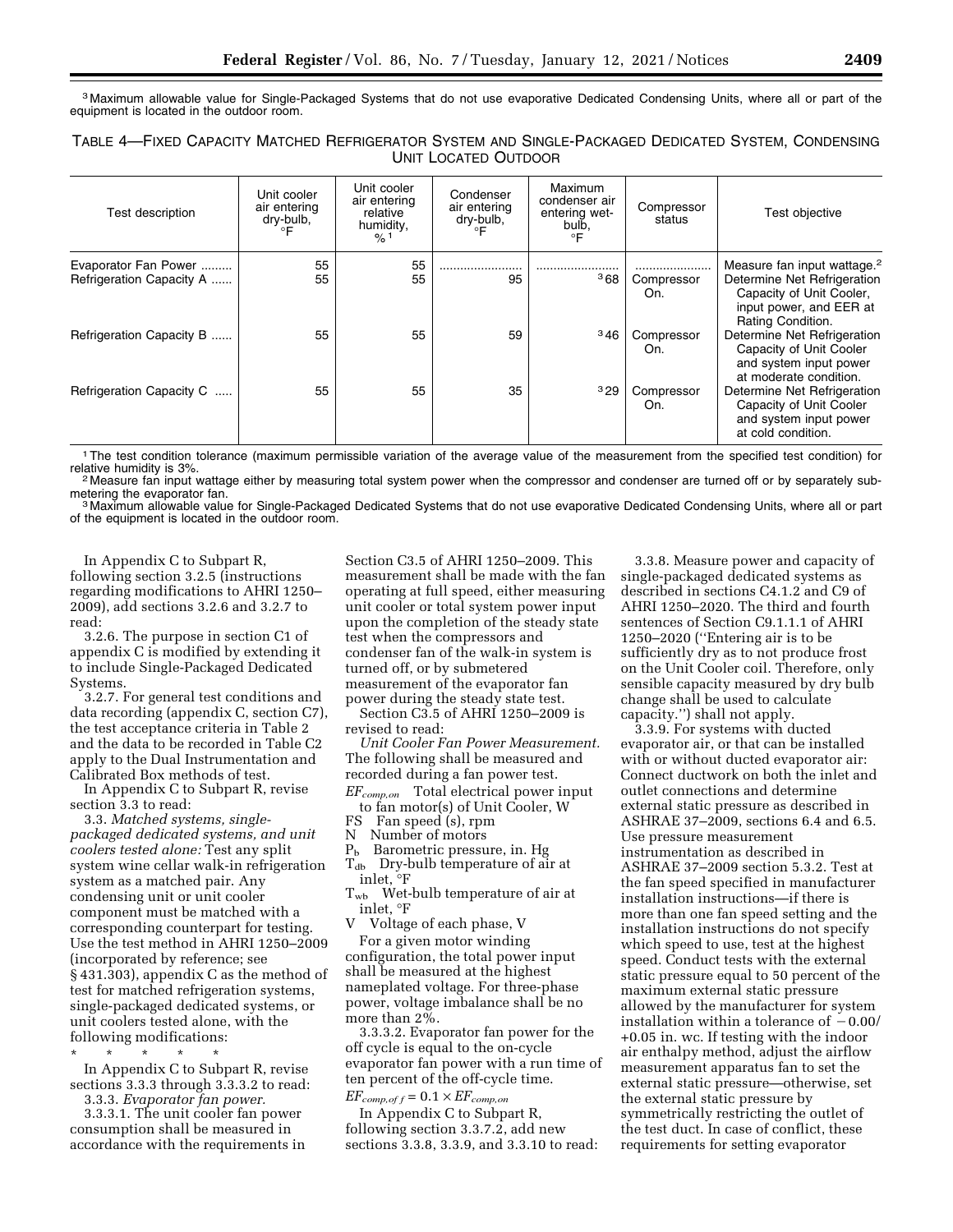airflow take precedence over airflow values specified in manufacturer installation instructions or product literature.

3.3.10. For systems with ducted condenser air, or that can be installed with or without ducted condenser air: Connect ductwork on both the inlet and outlet connections and determine external static pressure as described in ASHRAE 37–2009, sections 6.4 and 6.5. Use pressure measurement instrumentation as described in ASHRAE 37–2009 section 5.3.2. Test at the fan speed specified in manufacturer installation instructions—if there is more than one fan speed setting and the installation instructions do not specify

which speed to use, test at the highest speed. Conduct tests with the external static pressure equal to 50 percent of the maximum external static pressure allowed by the manufacturer fo installation within a tolerance  $+0.05$  in. wc. If testing with the enthalpy method, adjust the airflow measurement apparatus fan to set the external static pressure—otherwise, set the external static pressure by symmetrically restricting the outlet of the test duct. In case of conflict, these requirements for setting condenser airflow take precedence over airflow values specified in manufacturer installation instructions or product literature. If testing using the outdoor air

Here, the appropriate expression of the appropriate function 
$$
A
$$
 and  $B$  are given as follows:

\n\n- 1. A (which specifies the specified function) and the equation  $B$  and the equation  $B$  and the equation  $B$  and the equation  $B$  and the equation  $B$  and the equation  $B$  and the equation  $B$  and the equation  $B$  and the equation  $B$  and the equation  $B$  and the equation  $B$  and the equation  $B$  and the equation  $B$  and the equation  $B$  and the equation  $B$  and the equation  $B$  and the equation  $B$  and the equation  $B$  and the equation  $B$  and the equation  $B$  and the equation  $B$  and the equation  $B$  and the equation  $B$  and the equation  $B$  and the equation  $B$  and the equation  $B$  and the equation  $B$  and the equation  $B$  and the equation  $B$  and the equation  $B$  and the equation  $B$  and the equation  $B$  and the equation  $B$  and the equation  $B$  and the equation  $B$  and the equation  $B$  and the equation  $B$  and the equation  $B$  and the equation  $B$  and the equation  $B$  and the equation  $B$  and the equation  $B$  and the equation  $B$  and the equation  $B$  and the equation  $B$  and the equation  $B$  and the equation  $B$  and the equation  $B$  and the equation  $B$  and the equation  $B$  and the equation  $B$  and the equation  $B$  and the equation  $B$  and the equation  $B$  and the equation  $B$  and the equation  $B$  and the equation  $B$  and the equation  $B$  and the equation  $B$  and the equation  $B$  and the equation  $B$  and the equation  $B$  and the equation  $B$  and the equation  $B$  and the equation  $B$  and the equation  $B$  and the equation  $B$  and the equation  $B$  and the equation  $B$  and the equation  $B$  and the equation  $B$  and the equation  $B$  and the equation  $B$  and the equation  $B$  and the equation  $B$  and the equation  $B$  and the equation  $B$  and the equation  $B$  and the equation  $B$  and the equation  $B$

applicable.

3.3.6. AWEF is calculated on the basis that walk-in box load is equal to half of the system net capacity, without variation according to high and low load periods and without variation with outdoor air temperature for outdoor refrigeration systems, and the test must be done as a matched or single-package refrigeration system, as follows:

enthalpy method, the requirements of section 8.6 of ASHRAE 37–2009 are not

For Indoor Condensing Units: **BILLING CODE 6450–01–P** 

$$
\begin{aligned} \n\dot{BL} &= 0.5 \cdot \dot{q}_{ss} (90 \text{ }^{\circ}F) \\ \nLF &= \frac{\dot{BL} + 3.412 \cdot \dot{EF}_{comp,off}}{\dot{q}_{ss} (90 \text{ }^{\circ}F) + 3.412 \cdot \dot{EF}_{comp,off}} \n\end{aligned}
$$

$$
AWEF = \frac{BL}{\dot{E}_{ss}(90°F) \cdot LF + \dot{EF}_{comp,off} \cdot (1 - LF)}
$$

For Outdoor Condensing Units:

$$
\dot{BL} = 0.5 \cdot \dot{q}_{ss}(95 \text{ }^{\circ}F)
$$
\n
$$
LF(t_j) = \frac{\dot{BL} + 3.412 \cdot \dot{EF}_{comp,off}}{\dot{q}_{ss}(t_j) + 3.412 \cdot \dot{EF}_{comp,off}}
$$
\n
$$
AWEF = \frac{\sum_{j=1}^{n} BL(t_j)}{\sum_{j=1}^{n} E(t_j)}
$$
\n
$$
BL(t_j) = \dot{BL} \cdot n_j
$$
\n
$$
E(t_j) = \left[\dot{E}_{ss}(t_j) \cdot LF(t_j) + \dot{EF}_{comp,off} \cdot \left(1 - LF(t_j)\right)\right] \cdot n_j
$$

 $BL$  is the non-equipment-related box load LF is the load factor And other symbols are as defined in AHRI 1250-2009.

### **BILLING CODE 6450–01–C**

(3) *Representations.* Air Innovations may not make representations about the efficiency of a basic model listed in paragraph (1) of this Interim Waiver Order for compliance, marketing, or other purposes unless that basic model

has been tested in accordance with the provisions set forth above and such representations fairly disclose the results of such testing.

(4) This interim waiver shall remain in effect according to the provisions of 10 CFR 430.401.

(5) This Interim Waiver Order is issued on the condition that the statements and representations provided by Air Innovations are valid. If Air Innovations makes any modifications to the controls or configurations of a basic model subject to this Interim Waiver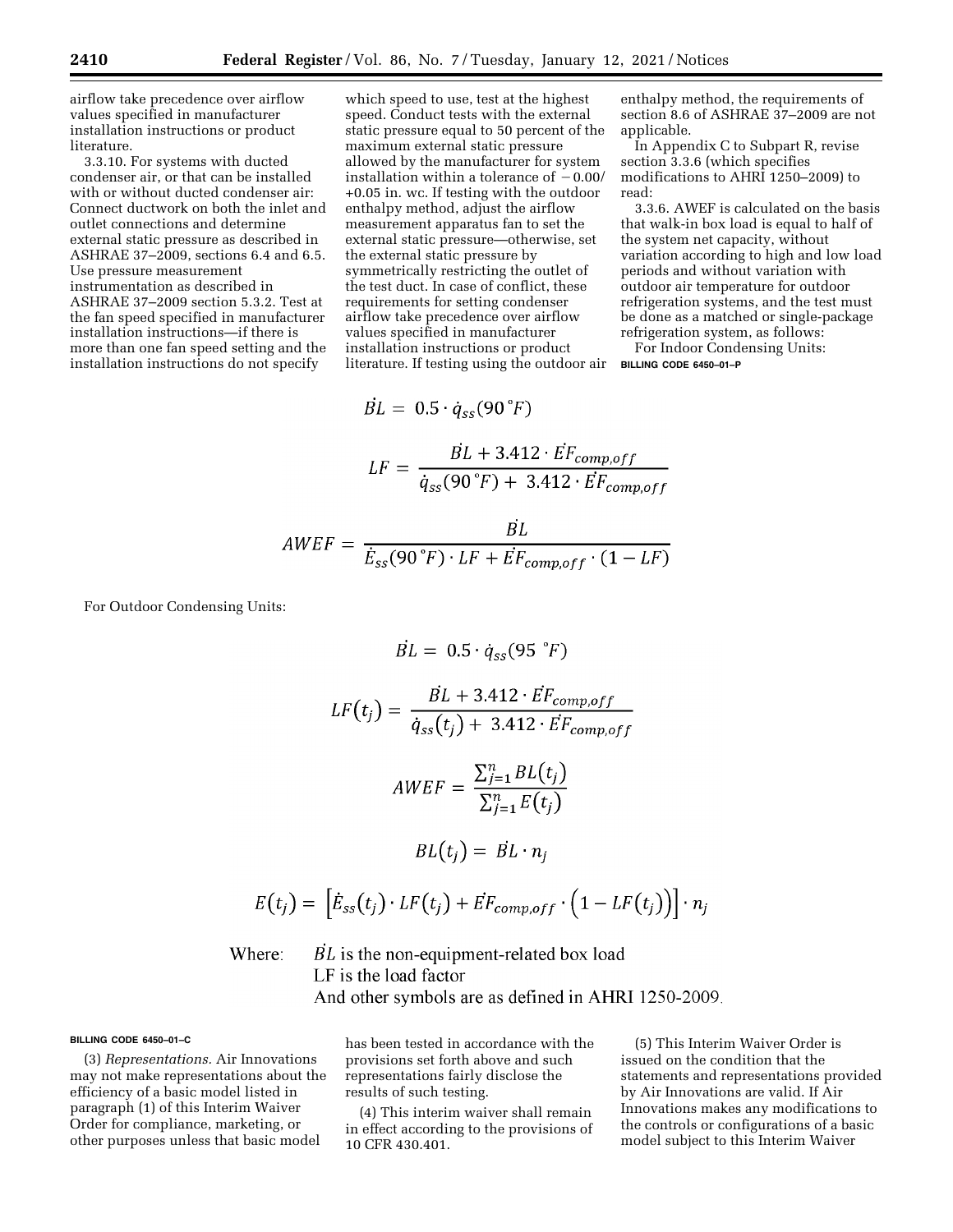Order, such modifications will render the waiver invalid with respect to that basic model, and Air Innovations will either be required to use the current Federal test method or submit a new application for a test procedure waiver. DOE may rescind or modify this waiver at any time if it determines the factual basis underlying the petition for the Interim Waiver Order is incorrect, or the results from the alternate test procedure are unrepresentative of a basic model's true energy consumption characteristics. 10 CFR 431.401(k)(1). Likewise, Air Innovations may request that DOE rescind or modify the Interim Waiver Order if Air Innovations discovers an error in the information provided to DOE as part of its petition, determines that the interim waiver is no longer needed, or for other appropriate reasons. 10 CFR 431.401(k)(2).

(6) Issuance of this Interim Waiver Order does not release Air Innovations from the certification requirements set forth at 10 CFR part 429.

DOE makes decisions on waivers and interim waivers for only those basic models specifically set out in the petition, not future models that may be manufactured by the petitioner. Air Innovations may submit a new or amended petition for waiver and request for grant of interim waiver, as appropriate, for additional basic models of Walk-in Cooler Refrigeration Systems. Alternatively, if appropriate, Air Innovations may request that DOE extend the scope of a waiver or an interim waiver to include additional basic models employing the same technology as the basic model(s) set forth in the original petition consistent with 10 CFR 431.401(g).

Signed in Washington, DC, on January 7, 2021.

#### Daniel R Simmons,

Assistant Secretary, Energy Efficiency and Renewable Energy.

# **Application for Waiver and Interim Waiver**

*Air Innovations (Wine Guardian Brand)* is requesting for a Waiver and Interim Waiver from a DOE test procedure pursuant to provisions described in 10 CFR 431.401 for the following products on the grounds that ''either the basic model contains one or more design characteristics that prevent testing of the basic model according to the prescribed test procedures or the prescribed test procedures evaluate the basic model in a manner so unrepresentative of its true energy consumption characteristics as to provide materially inaccurate comparative data.''

- We ask that you refer to each of these website links to see our products, and their applications
- *<https://wineguardian.com/>[https://](https://wineguardian.com/wine-cellar-cooling-units/) [wineguardian.com/wine-cellar](https://wineguardian.com/wine-cellar-cooling-units/)[cooling-units/](https://wineguardian.com/wine-cellar-cooling-units/)*
- *[https://wineguardian.com/wine-cellar](https://wineguardian.com/wine-cellar-cooling-units/through-the-wall/)[cooling-units/through-the-wall/](https://wineguardian.com/wine-cellar-cooling-units/through-the-wall/)*

*[https://wineguardian.com/wine-cellar](https://wineguardian.com/wine-cellar-cooling-units/ducted-wine-cellar-cooling-systems/)[cooling-units/ducted-wine-cellar](https://wineguardian.com/wine-cellar-cooling-units/ducted-wine-cellar-cooling-systems/)[cooling-systems/](https://wineguardian.com/wine-cellar-cooling-units/ducted-wine-cellar-cooling-systems/)* 

*[https://wineguardian.com/wine-cellar](https://wineguardian.com/wine-cellar-cooling-units/split-system/)[cooling-units/split-system/](https://wineguardian.com/wine-cellar-cooling-units/split-system/)*  The design characteristics constituting the grounds for the Waiver

and Interim Waiver Application:

AHRI 1250–2009 is silent on the definition of single packaged and matched pair refrigeration systems, however, as seen in Section 3.12 of the public comment version of soon to be published revision of AHRI 1250, these type of products are defined as follows:

*3.12 Refrigeration System. The mechanism (including all controls and other components integral to the system's operation) used to create the refrigerated environment in the interior of a walk-in cooler or walk-in freezer, consisting of: A Dedicated Condensing Unit; or A Unit Cooler.* 

*3.12.1 Matched Refrigeration System (Matched-pair). A combination of a Dedicated Condensing Unit and one or more Unit Coolers specified by the Dedicated Condensing Unit manufacturer which are all distributed in commerce together. Single-Packaged Dedicated Systems are a subset of Matched Refrigeration Systems.* 

*3.12.2 Single-packaged Refrigeration System (Single-packaged). A Matched Refrigeration System that is a Singlepackaged assembly that includes one or more compressors, a condenser, a means for forced circulation of refrigerated air, and elements by which heat is transferred from air to refrigerant, without any element external to the system imposing resistance to flow of the refrigerated air.*  SELF-CONTAINED COOLING

SYSTEMS FOR WALK-IN WINE CELLARS (refer to single-packaged walk-in cooler refrigeration systems in AHRI 1250)

\* *All basic models listed in our petition for Waiver and Interim Waiver cannot be operated at a temperature less than 45F*.

• Self-contained cooling systems are designed to provide cold environment between 45∼65 °F and maintain relative humidity within the range of 50∼70% for properly insulated and sized wine cellars.

• These temperature and relative humidity ranges are optimized for long

term storage of wine like that in natural caves.

• These cooling systems are all-in-one ready for use and no more refrigerant piping is required in the field.

• These cooling systems are factorybuilt, critically charged and tested, and only require through-the-wall installation on walk-in wine cellars in the field.

• These systems are available as indoor or outdoor uses with automatic off-cycle air defrost.

• Wine cellars are usually located in air-conditioned spaces.

SPLIT COOLING SYSTEMS FOR WALK-IN WINE CELLARS (refer to matched-pair walk-in cooler refrigeration systems in AHRI 1250)

\* *All basic models listed in our petition for Waiver and Interim Waiver cannot be operated at a temperature less than 45F.* 

• Split cooling systems are designed to provide cold environment between 45∼65 °F and maintain relative humidity range within 50∼70% for properly insulated wine cellars.

• These temperature and relative humidity ranges are optimized for long term storage of wine like that in natural caves.

• These cooling systems consist of a remote condensing unit and an evaporator unit, which are connected by a liquid line and an insulated suction line.

• These systems must be charged properly with refrigerant in the field.

• These systems are available as indoor or outdoor uses with automatic off-cycle air defrost.

• Wine cellars are usually located in air-conditioned spaces.

• As opposed to utilize large compressors, large surface area coils, multiple fans, and large volumes of refrigerant, these systems employ fractional compressors and automatic expansion valves to maintain 50∼70% relative humidity.

DOE uniform test method for the measurement of energy consumption of walk-in coolers and walk-in freezers (WICF) described in 10 CFR 431.304 adopts the test standard set forth in AHRI 1250–2009. Both 10 CFR 431 and AHRI 1250 define WICF products as ''. . . an enclosed storage space refrigerated to temperatures, respectively, above, and at or below 32 degrees Fahrenheit that can be walked into, and has a total chilled storage area of less than 3,000 square feet. . . Walk-in wine cellar cooling systems meet this definition. Therefore, WICF products are subject to the test method and minimum energy requirements as described in 10 CFR 431.401.